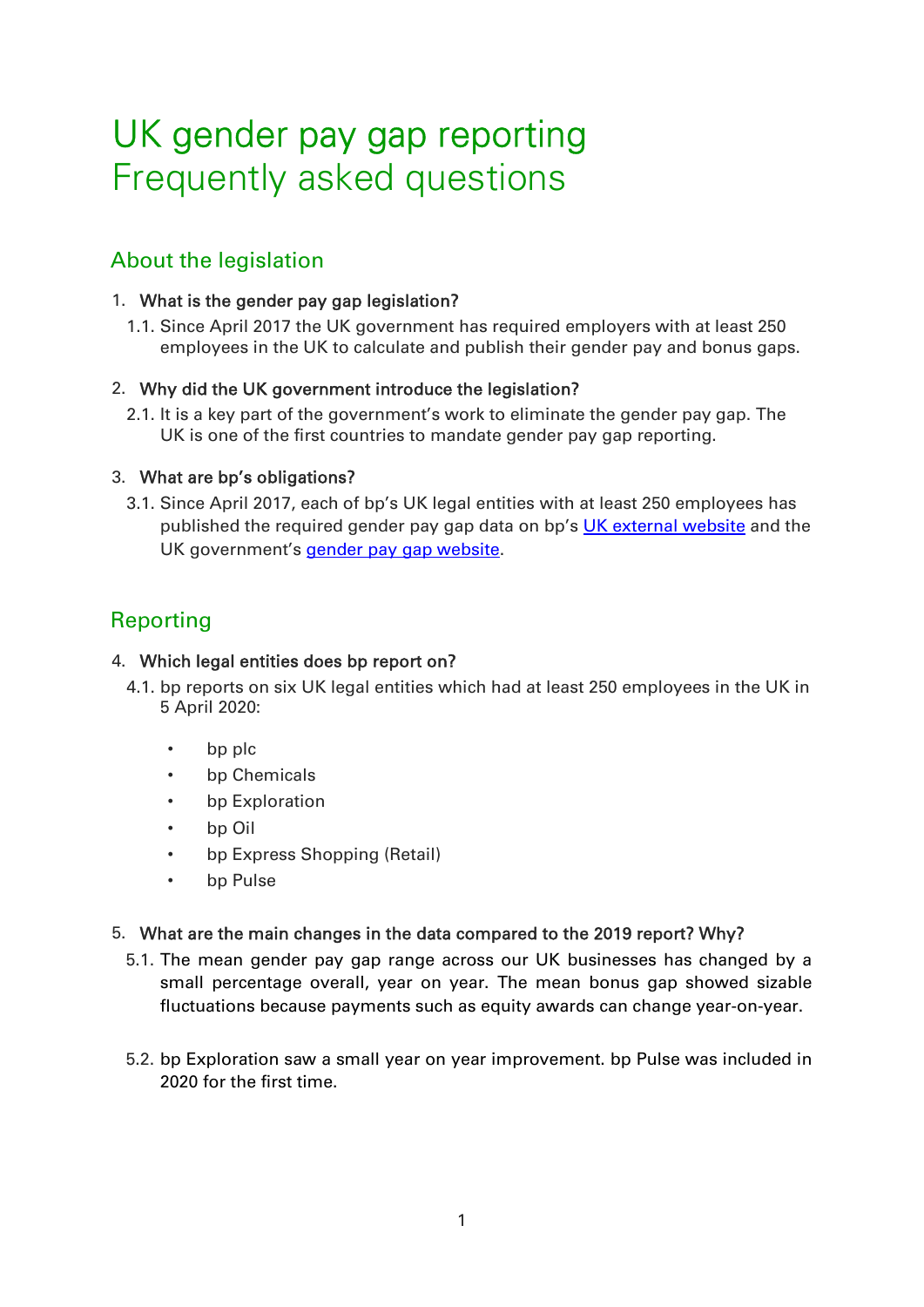- 5.3. Year on year we expect bonus gap numbers to fluctuate more than pay gap numbers, as bonus calculations include a number of one-off payments (such as vested taxable shares and spot bonuses) in addition to the annual bonus.
- 5.4. Several factors can influence a change in pay gap numbers, including organizational changes. We have seen some improvement in female representation in bp Exploration, which contributed to a reduction in both the mean and median pay gap. bp Chemicals has a smaller number of GLs and SLLs compared to the other entities, therefore a change in female representation at these levels moves the pay and bonus gap numbers.
- 5.5. We want there to be no structural basis for a gender pay gap anywhere in bp around the world, based on consistent representation of women at all levels throughout the organization. While we have made some progress, we are not satisfied, and we have action plans across all our businesses to improve representation and drive faster change. We know that this will take time to achieve.

#### 6. Where can I see our gender pay gap report?

6.1. bp's gender pay gap data and supporting narrative report are available to [employees and the public on bp's UK external website and the UK govern](https://gender-pay-gap.service.gov.uk/Viewing/search-results)ment's [website.](https://gender-pay-gap.service.gov.uk/Viewing/search-results) 

#### 7. How does an employee know which entity they belong to?

7.1. This is shown on a payslip or employment contract. If still in doubt, an employee should either ask their line manager or their P&C business partner.

| Example payslip                                                                                                                                                                                                                  |                                                                                                                                                                                                                            |                                                                                                                                         |                                                                             |                                                                                                                                                                                                                                                       | PAge + 1.                                                                                                                                                                                                                                                                       |  |
|----------------------------------------------------------------------------------------------------------------------------------------------------------------------------------------------------------------------------------|----------------------------------------------------------------------------------------------------------------------------------------------------------------------------------------------------------------------------|-----------------------------------------------------------------------------------------------------------------------------------------|-----------------------------------------------------------------------------|-------------------------------------------------------------------------------------------------------------------------------------------------------------------------------------------------------------------------------------------------------|---------------------------------------------------------------------------------------------------------------------------------------------------------------------------------------------------------------------------------------------------------------------------------|--|
| ID - Fanbury                                                                                                                                                                                                                     |                                                                                                                                                                                                                            |                                                                                                                                         | Haplyyee Husbery<br>Global ID<br>$\cdots$                                   | $+ + + + + + + +$<br>$-000000000$                                                                                                                                                                                                                     |                                                                                                                                                                                                                                                                                 |  |
|                                                                                                                                                                                                                                  |                                                                                                                                                                                                                            | <b>ISIVATE &amp; CONFIDENTIAL</b><br>tiams:<br>Address:                                                                                 |                                                                             |                                                                                                                                                                                                                                                       |                                                                                                                                                                                                                                                                                 |  |
| BP FLC<br>Tompotty: Nemna<br>36.10.2016<br>Pay Daze<br>18<br><b>Tay Nethod</b><br><b>RACE Trans</b><br>14                                                                                                                        |                                                                                                                                                                                                                            | <b>Company name</b> shows legal entity<br>FaxCode/Basis 1101L/2<br>Tax Month + 67<br>HI Number<br>$1 - 48888886$<br>Sort Code: assesses |                                                                             |                                                                                                                                                                                                                                                       |                                                                                                                                                                                                                                                                                 |  |
| Pay Period<br>31.10.2016<br><b>Dayments</b><br>Units                                                                                                                                                                             | Asciant                                                                                                                                                                                                                    | HI Category A<br><b>Bedurt Icms</b>                                                                                                     | <b>Januart</b>                                                              | Account No: expresses<br><b>YTD &amp; Balances</b>                                                                                                                                                                                                    | <b>Jaymark</b>                                                                                                                                                                                                                                                                  |  |
| Badic Salary<br>Gross SVP<br>Childcar SalSac<br>Cycle Flex Hire<br>Critical Ill Tx<br>Dental Insc Tx<br>Travel Ing Tx<br>Life Ass SF Tx<br>Person Acc Tx<br>*Friv MedCoreTX<br>Priv Med Flx Tx<br>HealthScr SP 7x<br>Fens. 54 58 | <b>XXXXX XX</b><br><b>JOODGK.</b> JEK<br>XXXXX.XX<br><b>XXXXX.XX</b><br><b>SOUGHER</b><br>XXXXX.XX<br><b>NNNNN</b> XX<br><b>MMXKK WK</b><br>XXXXX, XX<br><b>XXXXXXXX</b><br>MMMMM NW<br><b>MMMMM</b> EE<br><b>XXXXX XX</b> | tax paid<br>Employee NIC<br>Share Match N/T<br>SHARSAY 3* 2016<br>Recovery SVP                                                          | <b>SEEXX.XX</b><br><b>RECENT: XX</b><br>KK. MARK<br>EXECK, XX<br>ROODOC/JOC | Total gross<br>Taxable Pay<br>Wfable pay<br>Tax paid<br>Employee NIC<br>Smpluyer NIC<br>Critical Ill Tz<br>Dental Insc Tx<br>Travel Ins Tx<br>Life Ass 8P TK<br>Person Acc Tx<br>*Priv MedCoreTK<br>Priv Med Plx Tx<br>Healthser SP TK<br>Pens. 54 55 | <b>REEKE, RE</b><br>MARKET NOR<br>MNNNN, NW<br><b>NXXXXX.XX</b><br><b>RECEIVE, JOB</b><br><b>REEKK, ER</b><br><b>XXXXX XX</b><br>RXXXX ER<br>RECEE, EX<br><b>KKKKK EX</b><br>XXXXX-XX<br><b>NICKKK, XX</b><br><b>REEKKA</b> . NH<br><b>XXXXX.XX</b><br><b><i>NICKICK WK</i></b> |  |
| <b>MAKKELKK</b>                                                                                                                                                                                                                  |                                                                                                                                                                                                                            |                                                                                                                                         |                                                                             | BE Dennism this month:                                                                                                                                                                                                                                |                                                                                                                                                                                                                                                                                 |  |
|                                                                                                                                                                                                                                  |                                                                                                                                                                                                                            |                                                                                                                                         |                                                                             | Bet Bay: REEKE SR                                                                                                                                                                                                                                     |                                                                                                                                                                                                                                                                                 |  |
| Taxable Benefit<br>Hon-Payable Tax Benefit<br>Total Payments                                                                                                                                                                     | <b>BREEK, XX</b>                                                                                                                                                                                                           | Total Deduction                                                                                                                         | RXXXX RE                                                                    |                                                                                                                                                                                                                                                       |                                                                                                                                                                                                                                                                                 |  |
| This Deployer                                                                                                                                                                                                                    |                                                                                                                                                                                                                            | Previous Seployer                                                                                                                       |                                                                             | Tex Credits<br>Ascunt Paid                                                                                                                                                                                                                            | 22222<br><b>KRRKK-RX</b>                                                                                                                                                                                                                                                        |  |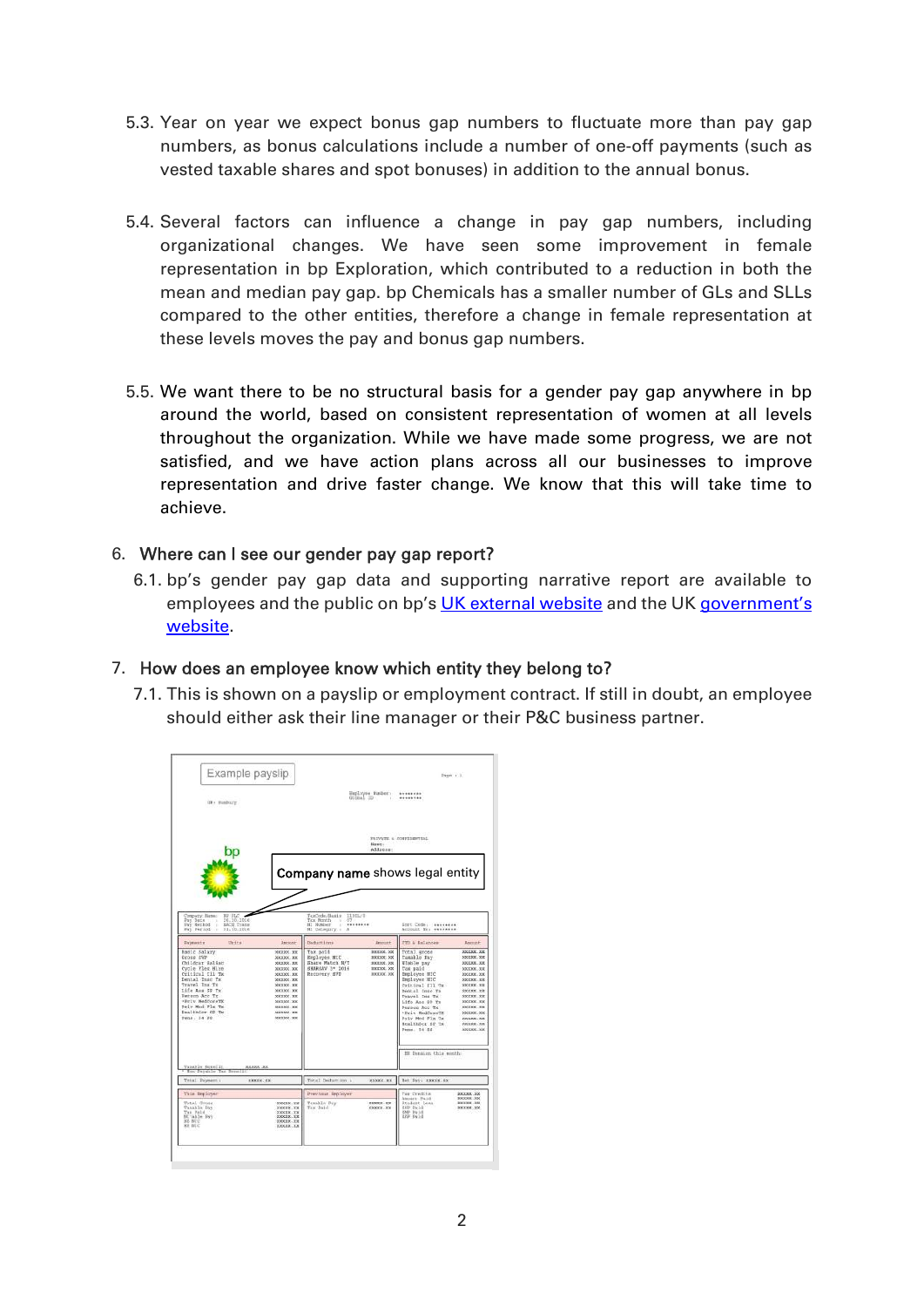#### 8. Is gender pay reporting a legal requirement in any other country?

- 8.1. Most countries where we operate don't require this, but some analysis or reporting is required in Australia; Belgium; Canada; France; Germany; Luxemburg; Sweden; UK and the United States.
- 8.2. Our priority is to conduct gender pay analysis in countries where a review is required by law; and those with the largest population of bp employees. Data privacy laws and other legislation prevent us from conducting a review in some places.

#### 9. How often does bp need to publish a UK gender pay gap report?

9.1. bp publishes a UK gender pay gap report annually.

#### 10. Why is bp disclosing its data in June instead of the usual April deadline?

10.1. The deadline for disclosing data is usually early April; this year the UK government extended its deadline to 5 October 2021, because of the COVID-19 pandemic.

#### 11. Other organizations publish a single UK number, why doesn't bp do this?

- 11.1. The numbers we've published for individual entities show a more relevant picture of our businesses and the gender diversity challenges we face. bp has a broad portfolio of businesses; oil and gas and retail are where most of our employees work, yet these two sectors face different gender pay gap challenges. Gender pay gap regulations do not require organizations with multiple legal entities to disclose an overall number.
- 11.2. bp has six legal entities in the UK which must be included within the analysis. There are further legal entities which fall out of scope as they have fewer than 250 employees in the UK.

# Gender pay and equal pay

#### 12. What causes a gender pay gap?

- 12.1. The main drivers we have identified at bp, based on the pay numbers and the organization structure we had in April 2020, are:
	- i Fewer women in senior positions and fewer men in less senior positions. Typically, at senior levels the average pay will be higher; an uneven ratio of men to women across different levels of an organization will result in a wider gap in average pay.
	- ii Roles with higher additional pay such as shift/offshore allowances are male dominated.
	- iii The bonus pay gap has similar drivers the gender imbalance in senior/less senior roles as well as certain roles being eligible for higher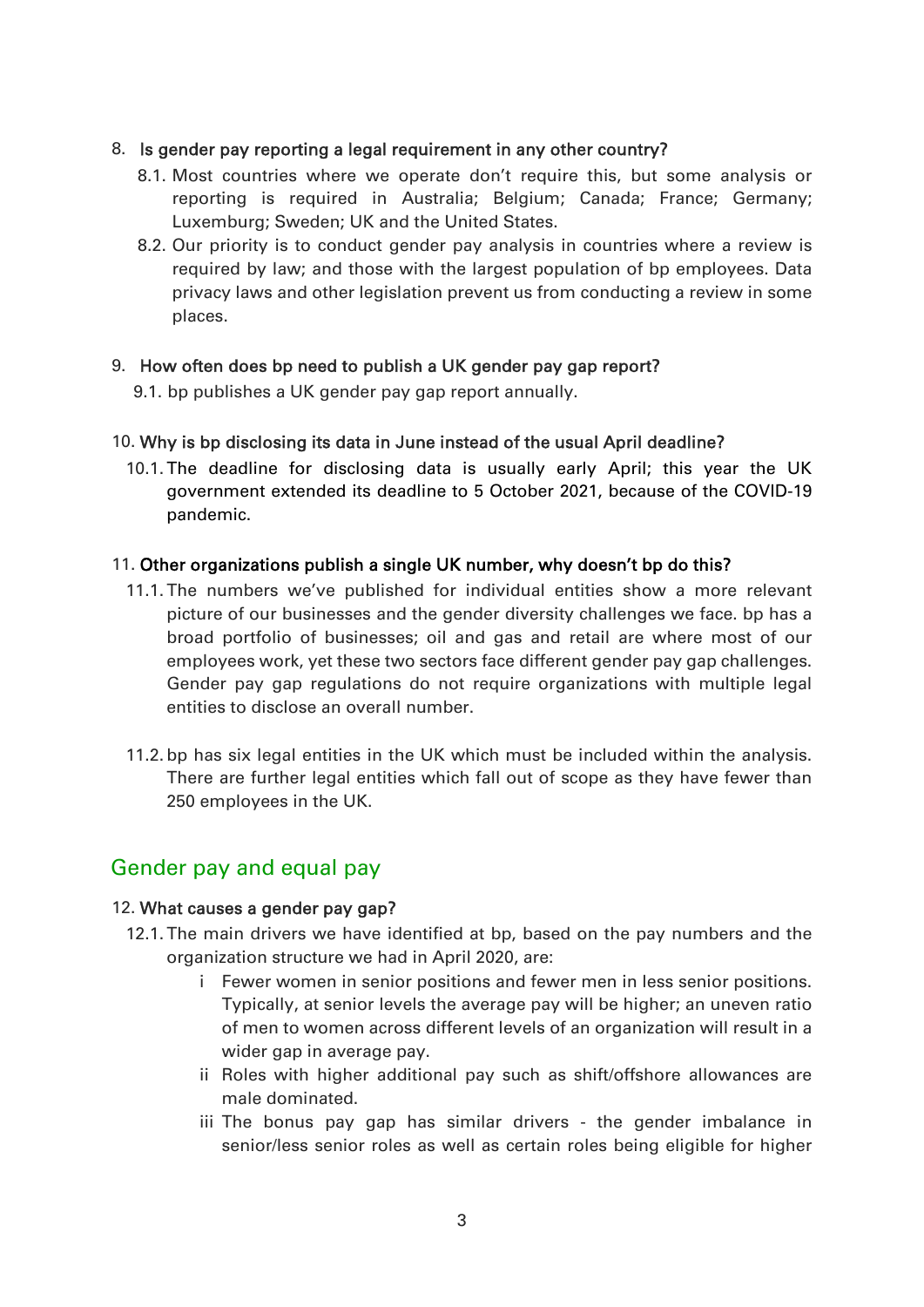bonuses (mainly trading & shipping), and these roles often being male dominated.

12.2. There are several factors that can influence a gender pay gap. Different organizations will have different challenges depending on sector and nature of business. The UK government's equalities office focuses on the following: "The gender pay gap exists because women tend to work in lower paid occupations and sectors and occupy fewer senior roles. More women than men take time out of the labour market and work part-time because of caring responsibilities. Stereotypes and workplace culture are also factors."

#### 13. Is gender pay gap the same as equal pay?

13.1. No. *Equal pay* is whether women and men receive the same pay for carrying out like work or work of equal value. Paying differently because of gender, for equal work, has been illegal in the UK since 1970. *Gender pay gap* is the difference between *average* male and female pay (see question 16 for a definition of 'pay'). So, our gender pay gap report provides a high-level indicator of women's and men's relative pay. bp regularly reviews equal pay to ensure compliance with all legal requirements.

#### 14. How do we ensure that we have equal pay at bp?

- 14.1.We expect line managers and HR / P&C to make pay decisions without any consideration of gender. We have global policies and processes that outline what factors should determine pay.
- 14.2.We conduct regular equal pay reviews in bp's largest regions (UK and US), and in countries where this is required by law. These reviews seek to ensure that employees in similar roles are paid equitably regardless of gender, by comparing men and women in roles with the same job code and level, and neutral factors such as experience, time in grade and performance. These reviews look at pay on an individual level and involve analysis of employees' personal data, so results are not publicly available.
- 14.3. Equal pay reviews conducted in the UK have not shown any systemic issue with pay and gender.

# Calculating UK gender pay gap numbers

#### 15. When are bp pay and bonus data collected to calculate the pay gap numbers?

15.1. The data used to calculate our gender pay gap are from the April payroll of the reporting year. So, April 2020's data is published in 2021. Information to calculate bonus gap numbers is collected throughout the reporting year. Our 2021 report is based on bonus data from April 2019 to April 2020.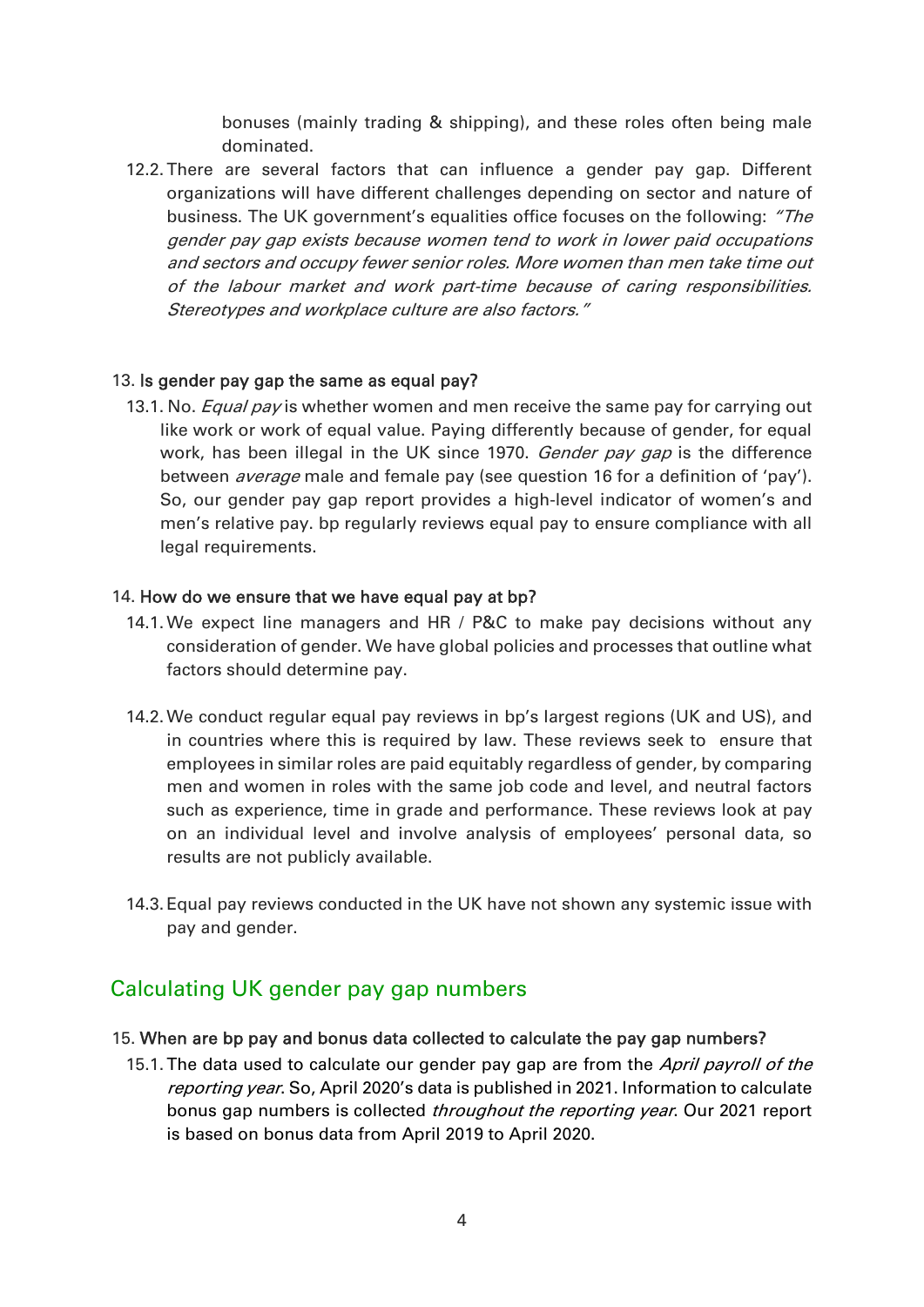#### 16. How is 'pay' calculated?

16.1. Pay is calculated by including a number of payments such as base pay, holiday pay, allowances and shift premiums. All pay is converted to an hourly rate before calculating hourly average pay for men and women. Basing pay calculations on hourly pay means that pay for part-time employees is not impacted by their reduced hours.

#### 17. How is a 'bonus' calculated?

17.1.Bonus is calculated by including actual payments such as cash bonuses, sales incentives or taxable vested equity released within a 12-month period. The calculations do not consider whether someone is full-time or part-time. So, as per the legislation, we use actual amounts (rather than annualised) for part-time workers, which are pro-rated (and therefore reduced) amounts as compared to those of full-time workers. Although it is not one of the main drivers of our bonus gap, it does influence our bonus pay gap numbers, since bp has more part-time working females than males.

#### 18. How do 'mean' and 'median' differ?

- 18.1. The *mean* (or average) is calculated by adding all employees' rates of pay together and dividing by the total number of employees.
- 18.2. The *median* is the number that sits exactly in the middle (midpoint) of a range of numbers. Half of employees will earn a rate above the midpoint and half will earn a rate below the midpoint. The median is not affected by extremely low or high values to the same extent as the mean.

#### 19. Who is in scope for the calculations?

19.1. Anyone who is employed on a UK contract and working primarily in the UK.

# Closing the pay gap

- 20. Reporting on the UK gender pay gap is an annual requirement, what are we hoping it will look like in 2021 and beyond? What targets are we putting in place?
	- 20.1. One of the main drivers of the gender pay gap is differing proportions of men and women at different levels in our workforce. We have gender representation goals for group leaders and senior level leaders to achieve by 2025 and 2030. We regularly report on these numbers and track progress; bp is committed to narrowing the gap over time and driving progress. We have not put targets in place for gender pay and we do not plan to do so in the future.

#### 21. What is bp doing to close the UK gender pay gap?

21.1. In 2020, we continued to take action to improve gender representation and support women across our businesses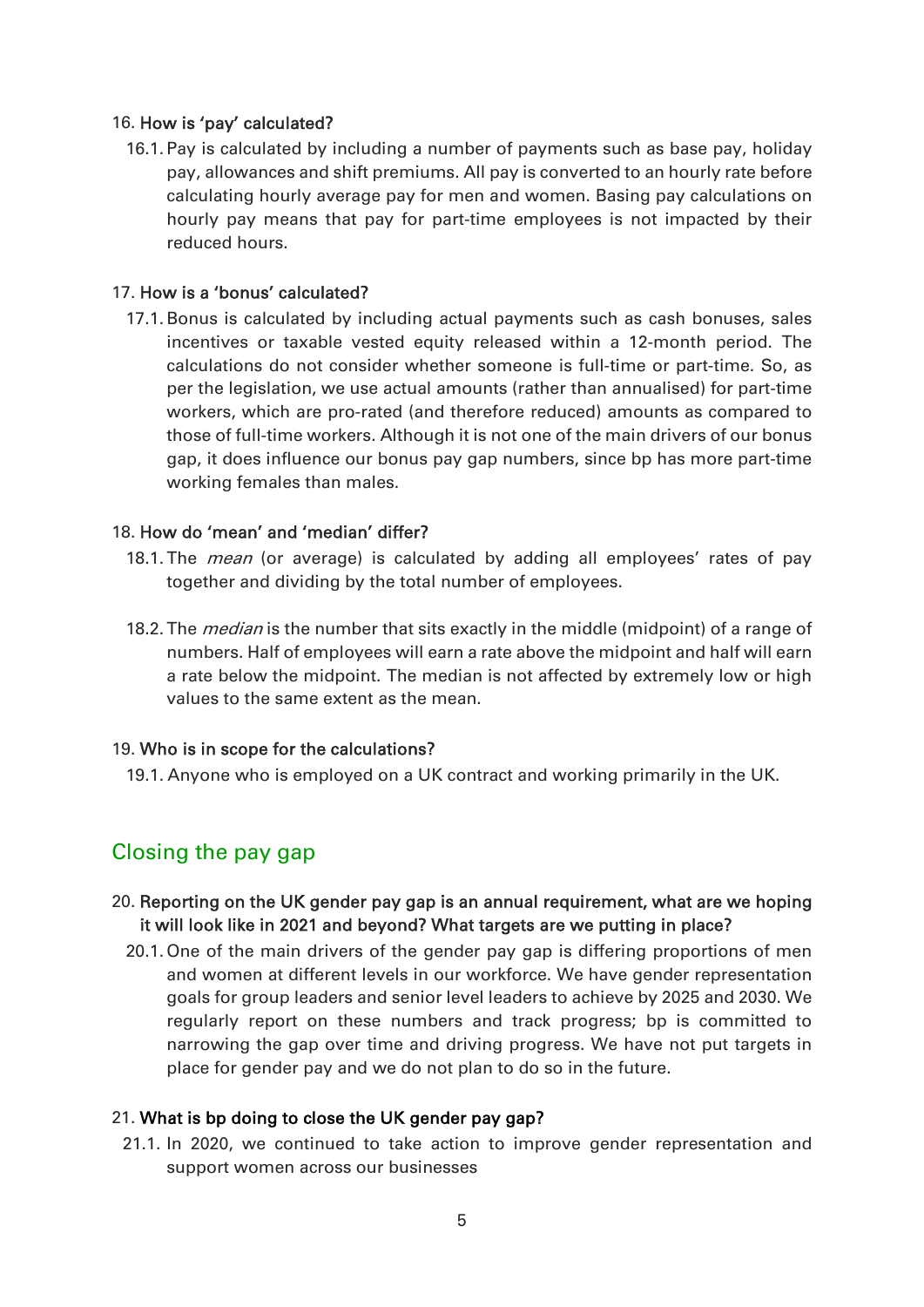- We know we need to do more for roles that require STEM qualifications and we are working on initiatives to help improve the attractiveness of our industry to females wanting to take up roles in STEM related disciplines.
- We work with the Royal Academy for Engineering and in 2020 sponsored their This Is Engineering campaign, transforming perceptions of engineering among 13–18-year-olds.
- We are working hard to ensure women have opportunities to progress their careers when they return from maternity leave. In 2020, we introduced a new child lead time policy for partners, spouses and dads to take up to 6 weeks of paid leave within the first 24 months of welcoming a new child.
- For the past three years, we have run a women's talent programme for senior leaders and ask our senior leaders to sponsor and mentor talented women.
- We now aim to achieve gender parity among our top 120 leaders by 2025.

#### 22. If bp is serious about closing its UK gender pay gap, what are we doing to recruit women externally into under-represented jobs?

- 22.1. In 2020 our global experienced hire (i.e. non intern/graduate) intake stood at 37% female. In professions such as law or finance, the qualified UK talent pool has been evenly balanced with an approximate 50/50 gender split, and our hiring results have generally reflected that gender balance. However, we know we need to do more for roles that require STEM qualifications and we are working on initiatives to help improve the attractiveness of our industry to females, in particular, those wanting to take up roles in STEM related disciplines.
- 22.2.We lead a number of external activities to attract and engage female talent, coupled with internal processes that help to achieve diverse candidate slates, whilst always focusing on ensuring that our recruitment decisions are meritbased:
	- We continue to pilot and deploy 'rules of the road' which are diverse recruitment principles across our entities. We also agree aspirations with the business on how many shortlisted female candidates we want to achieve for interview and have diverse selection panels.
	- We are using proactive sourcing strategies to help our hiring managers understand where they might have a shortfall in female applicants, and how we might be able to address this.
	- We participate in a wide range of early career engagement activities through our schools' liaison programme, our intern and graduate hiring activities, and our university scholarship programme
	- We sponsor global initiatives such as International Women's Day
	- We regularly host talent attraction events such as live webcasts and Q&As on social media and face to face development events for females - not only to build awareness of bp as a future employer but also to help develop future STEM talent in the UK.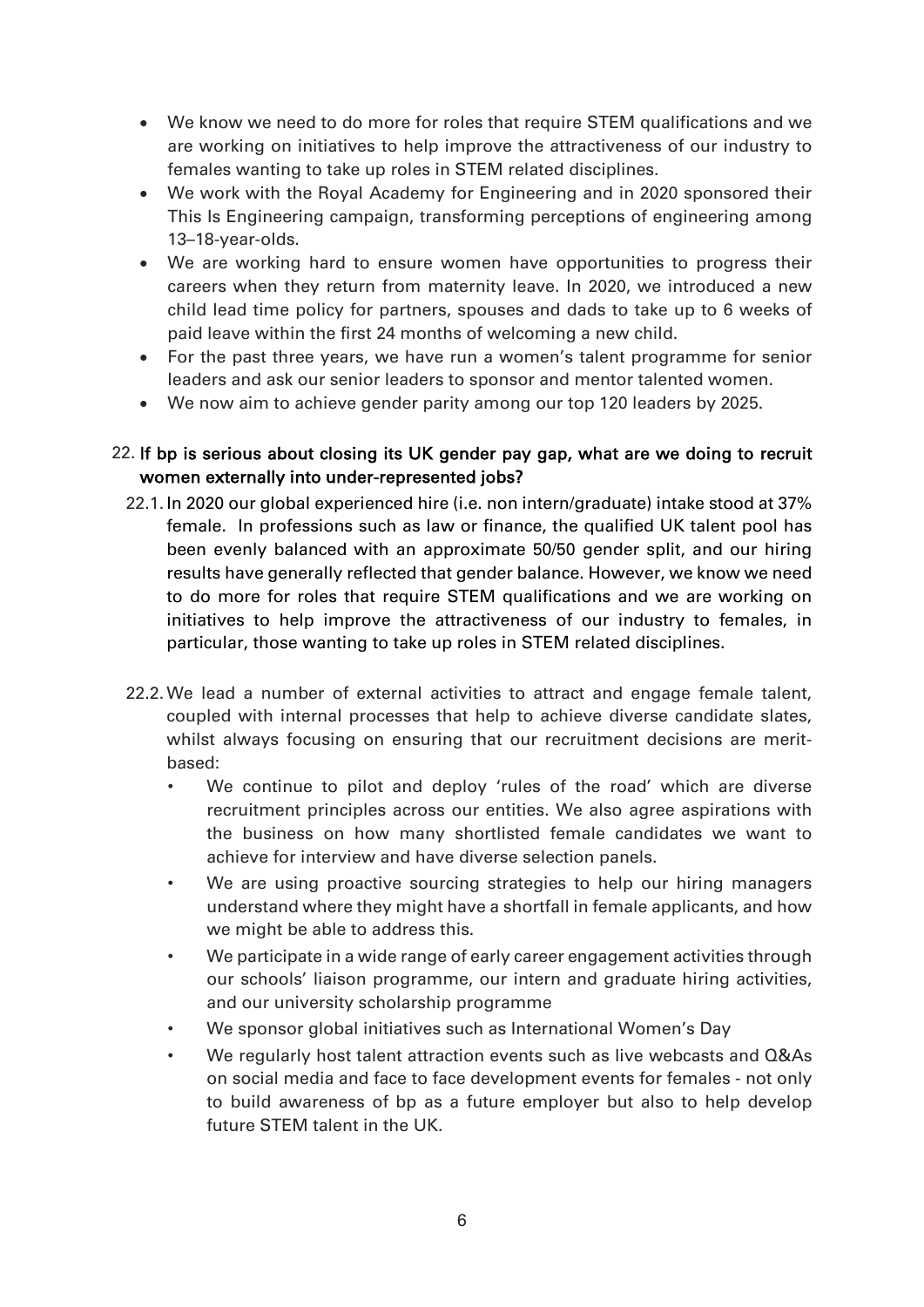- 22.3. As our technology and data analysis tools evolve, and we continue to report more on how our initiatives are helping to deliver our gender diversity ambitions, we are confident our female representation in under-represented jobs will continue to grow.
- 23. The oil and gas industry has known for years that women are under-represented in senior levels offshore, in refineries and in our trading offices; what has bp been doing to attract, progress and retain women into such jobs?
	- 23.1. bp has a long tradition of women employees working offshore, in our refineries and in operational and senior leadership roles. We have initiatives designed to help encourage girls and women to gain appropriate qualifications (such as STEM, or science, technology, engineering, and mathematics), to join the energy industry and then to ensure that they have every opportunity to develop their skills and experience in an inclusive and meritocratic environment.
	- 23.2.We established the 'Discover-Include-Transform' female development programme where senior women sign-up to be ambassadors for culture change by joining a women-led cohort. This is designed to equip women with skills to continue to develop their personal leadership, contribute to a more inclusive culture and develop a reciprocal mentoring partnership with male leaders.
	- 23.3. bp is partnering with the Energy Institute as a founding sponsor of POWERful Women. This initiative seeks to advance the professional growth and leadership development of women in the UK's energy sector, providing support and crossbusiness mentoring.
	- 23.4. Our support as a principal partner for the Royal Academy of Engineering's #ThisIsEngineering campaign seeks to address stereotypes and barriers that prevent STEM uptake, including by highlighting success stories from women in STEM. This complements our own efforts to highlight female role models in STEM through STEM outreach in schools and other major events.

# Further questions

## 24. Who can an employee speak to if they have additional questions?

- 24.1. In the first instance employees should speak to their line manager. In addition, employees with further questions encouraged to speak to their business facing P&C contacts.
- 25. What impact has the reinvent bp process had on the gender pay gap across the six reporting UK entities?
	- 25.1.Reinvent has had no impact on the 2020 gender pay gap results as they relate to the period up to April 2020 and they therefore predate the organization changes